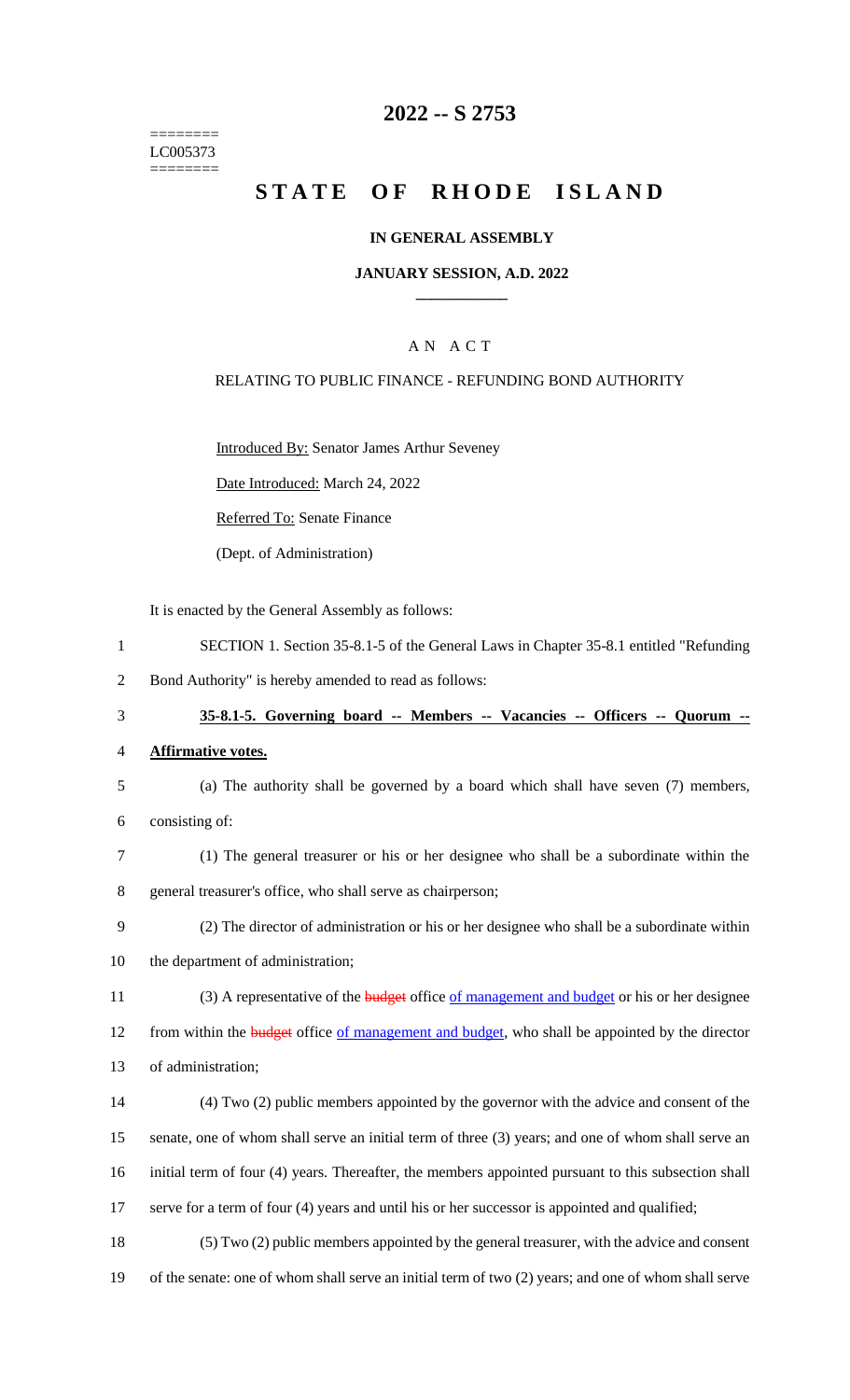an initial term of one year. Thereafter, the members appointed pursuant to this subsection shall serve for a term of four (4) years and until his or her successor is appointed and qualified; and

 (6) The gubernatorial and general treasurer appointees shall be persons qualified by training and experience in the fields of finance or banking. No one shall be eligible for appointment unless he or she is a resident of this state. Any member of the general public that was appointed by the governor prior to the effective date of this act [July 4, 2006] shall continue to serve until such time as a successor is appointed and qualified.

 Public members of the authority shall be removable by the chair for cause only, and removal solely for partisan or personal reasons unrelated to capacity or fitness for the office shall be unlawful.

 Newly appointed and qualified public members shall, within six (6) months of their appointment, attend a training course that shall be developed and provided by the office of the general treasurer and shall include instruction in the following areas: the provisions of chapters 35- 8.1, 42-46, 36-14 and 38-2 of the Rhode Island general laws; and the authority's rules and regulations. The director of the department of administration shall, within ninety (90) days of the effective date of this act [July 4, 2006], prepare and disseminate training materials relating to the provisions of chapters 42-46, 36-14 and 38-2.

 (b) In the event of vacancy occurring in the public membership, the appointing authority shall appoint a public member for the unexpired term. Any public member of the board shall be eligible for reappointment. No one shall be eligible for appointment unless he or she is a resident of this state.

 (c) Each member of the board, before entering upon any duties, shall swear or solemnly affirm to administer the duties of office faithfully and impartially, and that oath or affirmation shall be filed in the office of the secretary of state.

 (d) The board shall elect one of their number to serve as both secretary and treasurer. Four (4) members of the board shall constitute a quorum and the affirmative vote of four (4) members shall be necessary for any action taken by the authority. No vacancy in the membership of the board shall impair the right of a quorum to exercise all the rights and perform all the duties of the board. SECTION 2. Section 36-8-4 of the General Laws in Chapter 36-8 entitled "Retirement

System - Administration" is hereby amended to read as follows:

## **36-8-4. Composition of retirement board.**

 (a) There is hereby authorized, created and established in the office of the general treasurer an independent retirement board which shall hold and administer, in trust, the funds of the retirement system in accordance with the provisions of chapters 8 -- 10 of this title and shall perform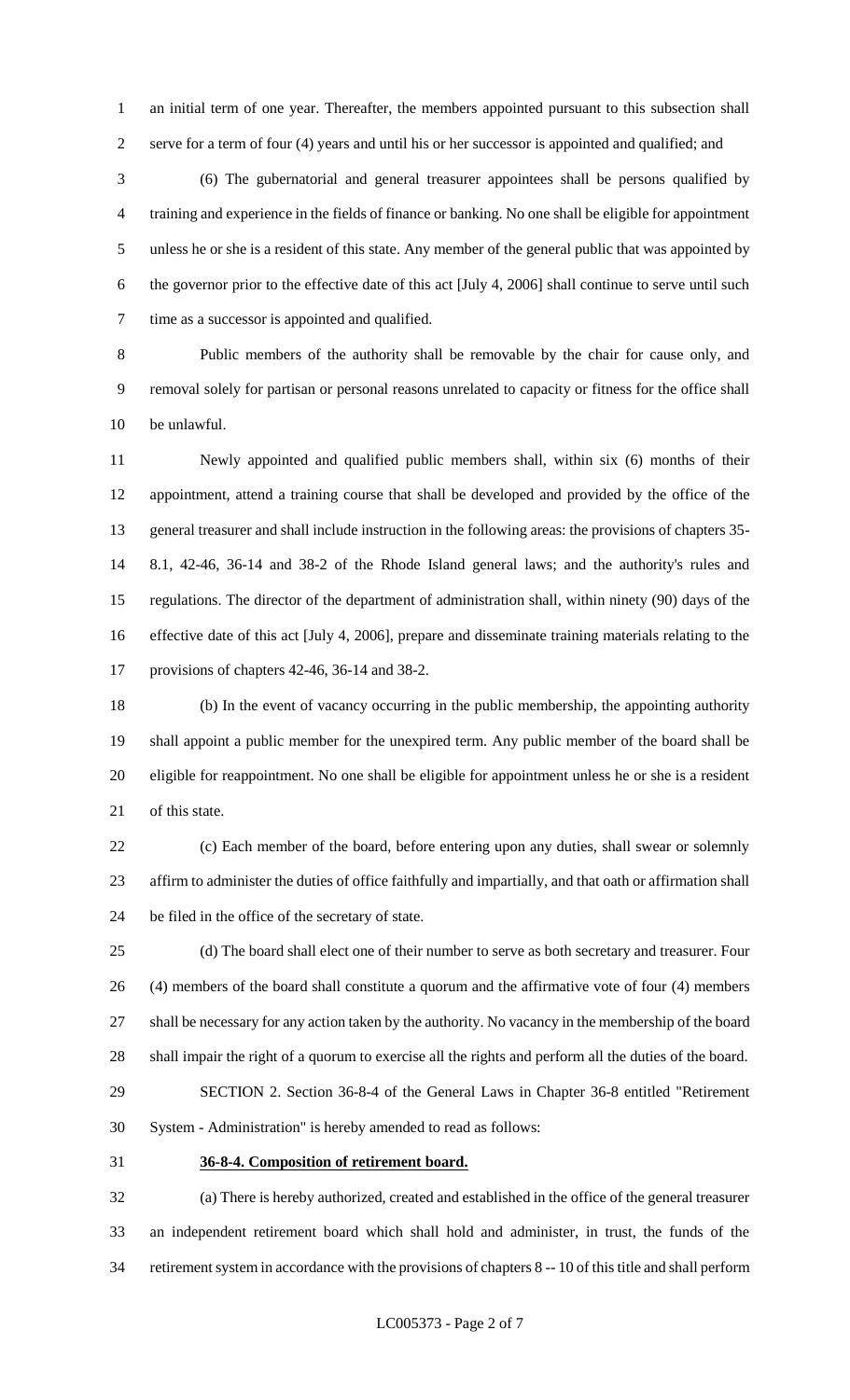such functions as authorized by law. The membership of the retirement board shall consist of: the general treasurer or his or her designee who shall be a subordinate within the general treasurer's office; the director of administration or his or her designee who shall be a subordinate within the 4 department of administration; a representative of the budget office of management and budget or 5 his or her designee from within the **budget** office of management and budget, who shall be appointed by the director of administration; the president of the league of cities and towns or his or her designee; two (2) active state employee members of the retirement system or officials from state employee unions to be elected by active state employees; two (2) active teacher members of the retirement system or officials from a teachers union to be elected by active teachers; one active municipal employee member of the retirement system or an official from a municipal employees union to be elected by active municipal employees; two (2) retired members of the retirement 12 system to be elected by retired members of the system; and four (4) public members, all of whom shall be competent by training or experience in the field of finance, accounting or pensions; two (2) of the public members shall be appointed by the governor, one of whom shall serve an initial term of three (3) years and one of whom shall serve an initial term of four (4) years and until his or her successor is appointed and qualified; and two (2) of the public members shall be appointed by the general treasurer, one of whom shall serve an initial term of three (3) years and one of whom shall serve an initial term of four (4) years and until his or her successor is appointed and qualified. Thereafter, the term of these four (4) public members shall be for four (4) years or until their successors are appointed and qualified. Meetings shall be open to the public in accordance with the provisions of chapter 42-46 of the general laws. Any member of the general public who was appointed by the governor prior to July 4, 2006 shall continue to serve until such time as a successor is appointed and qualified. Any member who was elected prior to July 4, 2006 shall serve for the remainder of his or her elected term.

 (b) Meetings shall be held at such place as may be designated in the call of the meeting, provided at no cost to the state, at least monthly at the call of the chair.

 (c) The elected members of the retirement board shall be seated by the following procedure: (1) Each candidate for a position on the board must have one hundred (100) signatures of members of their respective group.

 (2) The term of office for elected members shall be for four (4) years, and election of their successors shall be given by the board prior to the expiration of the terms of the incumbent elected members.

 (3) By petition for recall of twenty percent (20%) of the respective membership of the various groups a new election shall be ordered by the retirement board.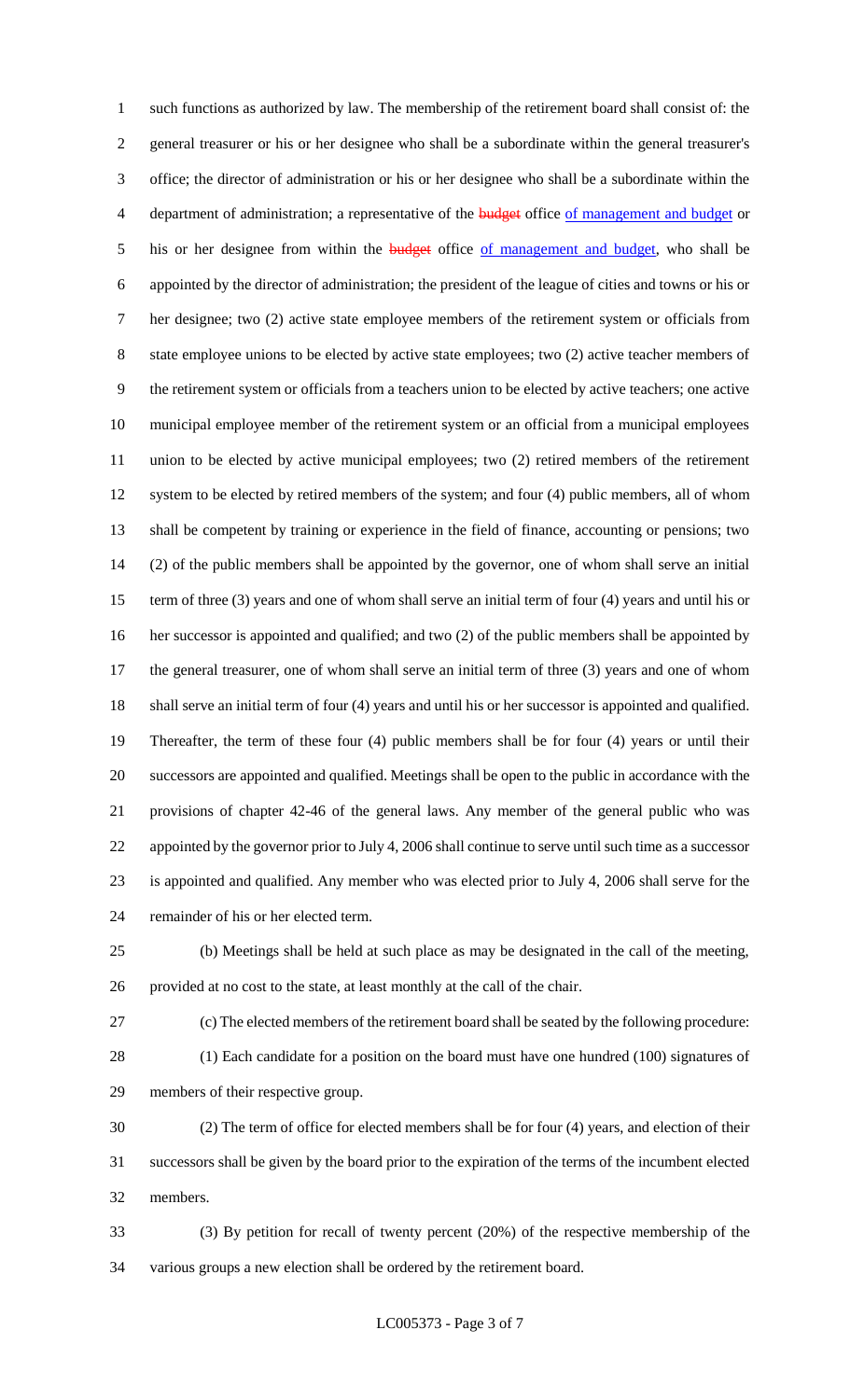(d) All gubernatorial and general treasurer appointments made under this section after July 4, 2006 shall be subject to the advice and consent of the senate. No one shall be eligible for appointment unless he or she is a resident of this state.

 (e) Public members of the board shall be removable by the chair for cause only, and removal solely for partisan or personal reasons unrelated to capacity or fitness for the office shall be unlawful.

 (f) Newly appointed and qualified public members shall, within six (6) months of their appointment, attend a training course that shall be developed and provided by the office of the general treasurer and shall include instruction in the following areas: the provisions of chapters 42- 46, 36-14 and 38-2 of the Rhode Island general laws, the retirement statutes; and the board's rules and regulations. The director of the department of administration shall, within ninety (90) days of July 4, 2006 prepare and disseminate training materials relating to the provisions of chapters 42- 46, 36-14 and 38-2.

# SECTION 3. Section 36-12.1-7 of the General Laws in Chapter 36-12.1 entitled "Retiree Health Care Trust Fund" is hereby amended to read as follows:

### **36-12.1-7. Composition of the OPEB board.**

17 The OPEB Board shall consist of the State Controller, the **State Budget Officer Director of** 

18 the Office of Management and Budget, the State Personnel Administrator and the General

- Treasurer, or their designees.
- SECTION 4. Section 37-2-79 of the General Laws in Chapter 37-2 entitled "State Purchases" is hereby amended to read as follows:
- 

# **37-2-79. Establishment of the Rhode Island Strategic Purchasing Advisory Commission.**

 In order to provide a means of collaboration between the state, cities/towns and school committees a permanent advisory commission is established named the "Rhode Island Strategic Purchasing Advisory Commission." This Advisory Commission will consist of nine (9) members including: (1) the state purchasing agent or his or her designee, who will serve as chair, (2) a designee of the board of regents of the Rhode Island department of elementary and secondary education, (3) a designee of the board of governors of higher education, (4) a designee of the Rhode Island School Committees Association, (5) a designee of the Rhode Island League of Cities and Towns, (6) a designee of the Association of School Business Officials, (7) a designee of the Rhode Island Municipal Purchasing Agents Association, (8) a designee of the Rhode Island economic 33 development corporation and, (9) a designee of the state budget officer director of the office of 34 management and budget.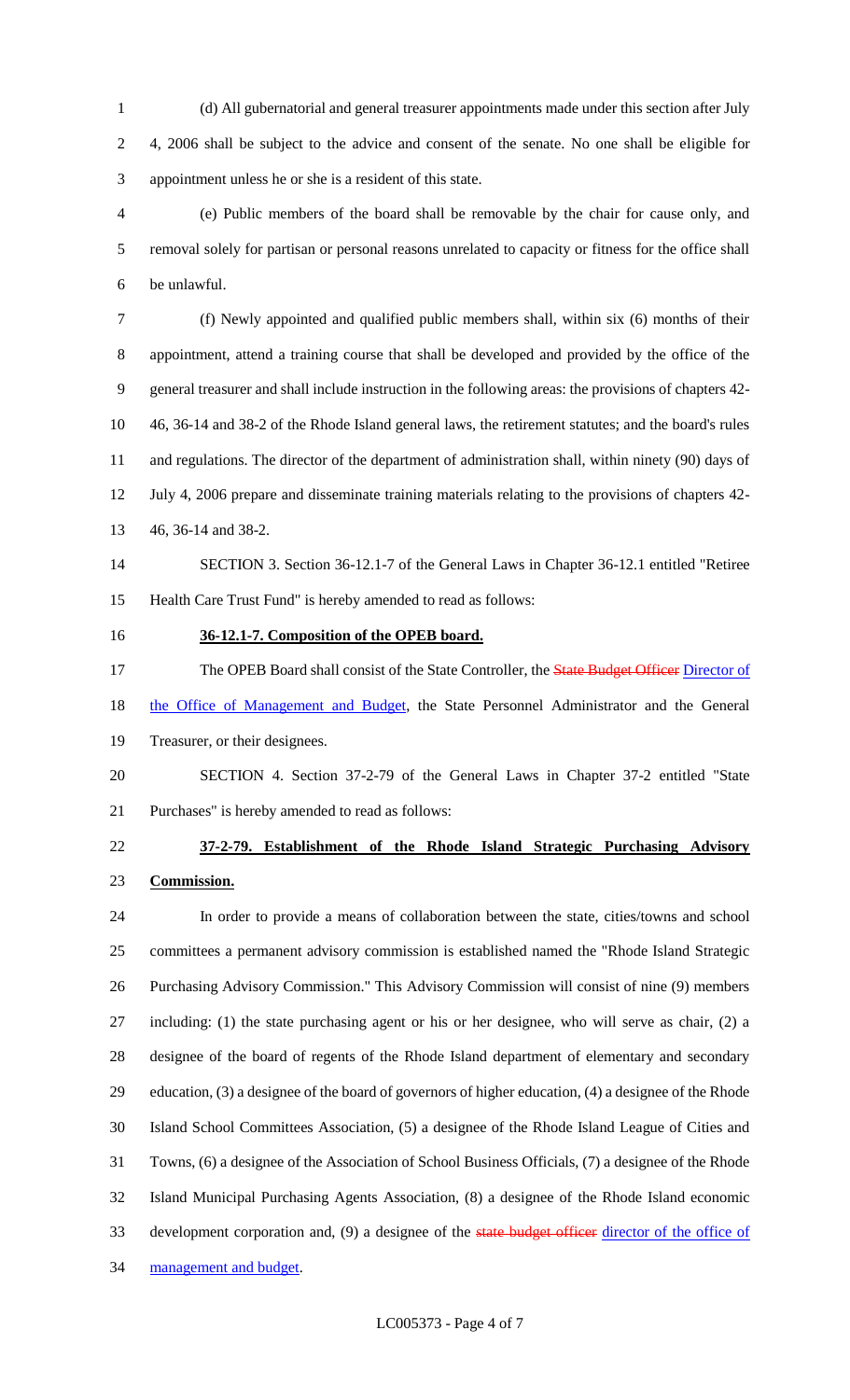SECTION 5. Section 42-133-6 of the General Laws in Chapter 42-133 entitled "Tobacco

Settlement Financing Corporation Act" is hereby amended to read as follows:

## **42-133-6. Board and officers.**

 (a)(1) The powers of the corporation shall be vested in a board consisting of five (5) members, which shall constitute the governing body of the corporation, and which shall be comprised as follows: the state budget officer director of the office of management and budget, or designee, who shall serve as chairperson; the general treasurer, or designee; the director of revenue, or designee; and two (2) members of the general public appointed by the governor with the advice and consent of the senate. Each public member shall serve for a term of four (4) years, except that any member appointed to fill a vacancy shall serve only until the expiration of the unexpired term of the member's predecessor in office. Each public member shall continue to hold office until a successor has been appointed. Members shall be eligible for reappointment. No person shall be eligible for appointment unless the person is a resident of the state. Each member, before entering upon the duties of the office of member, shall swear or solemnly affirm to administer the duties of office faithfully and impartially, and the oath or affirmation shall be filed in the office of the secretary of state.

(2) [Deleted by P.L. 2018, ch. 47, art. 3, § 11].

 (3) Newly appointed and qualified public members shall, within six (6) months of their qualification or designation, attend a training course that shall be developed with board approval and conducted by the chair of the board and shall include instruction in the subject area of chapters 46 of this title, 133 of this title, 14 of title 36, and 2 of title 38; and the board's rules and regulations. The director of the department of administration shall, within ninety (90) days of July 9, 2005, prepare and disseminate training materials relating to the provisions of chapters 46 of this title, 14 of title 36 and 2 of title 38.

(b) Members shall receive no compensation for the performance of their duties.

 (c) Three (3) members shall constitute a quorum, and any action to be taken by the corporation under the provisions of this chapter may be authorized by resolution approved by a majority of the members present and voting at any regular or special meeting at which a quorum is present.

(d) The board shall appoint a secretary and additional officers as it shall deem appropriate.

 (e) Any action taken by the corporation under the provisions of this chapter may be authorized by vote at any regular or special meeting, and the vote shall take effect immediately.

 (f) Any action required by this chapter to be taken at a meeting of the board shall comply with chapter 46 of this title, entitled "Open Meetings."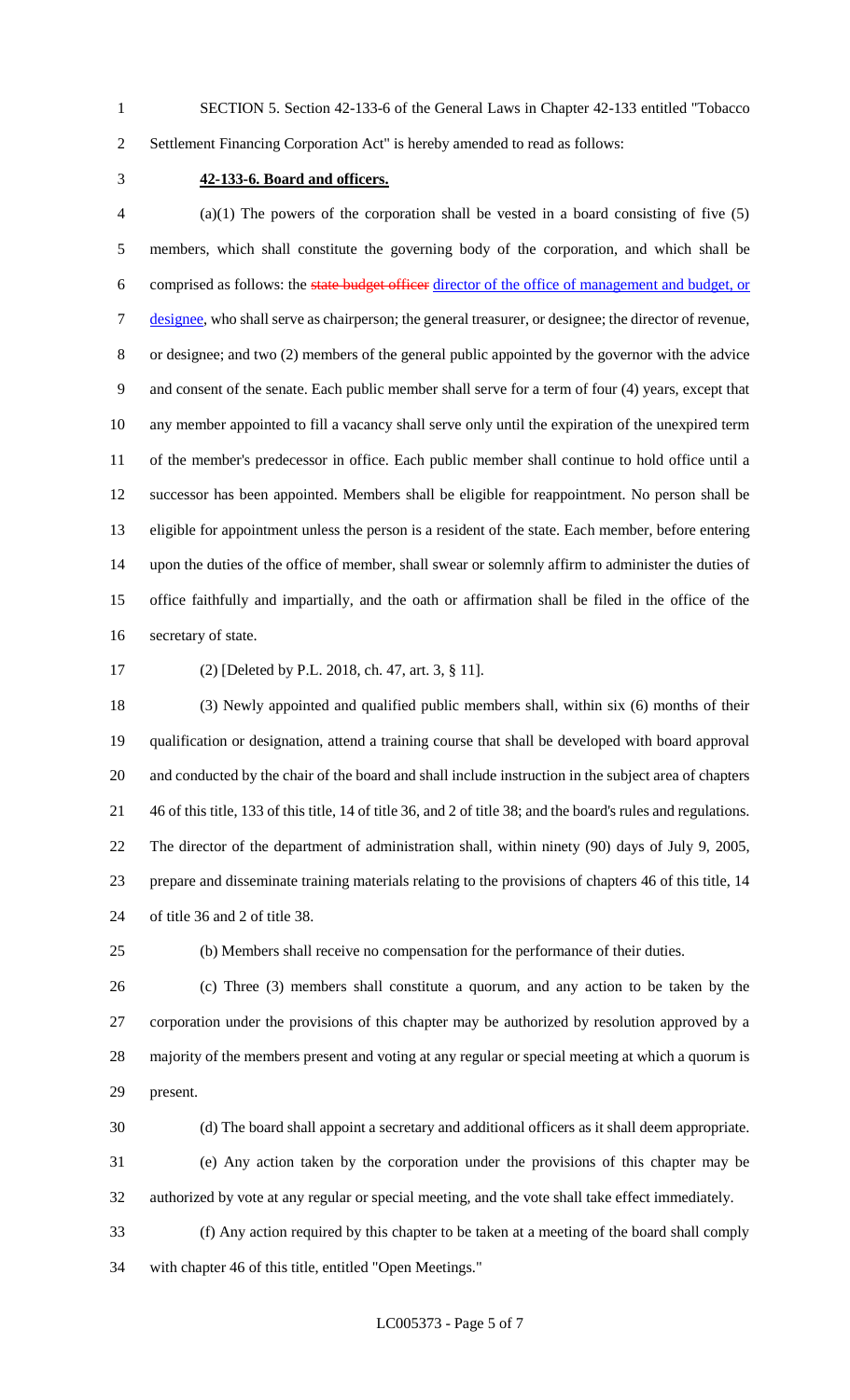(g) To the extent that administrative assistance is needed for the functions and operations of the board, the corporation may by contract or agreement obtain this assistance from the director of administration, the attorney general, and any successor officer at such cost to the corporation as shall be established by the contract or agreement. The board, however, shall remain responsible for, and provide oversight of, proper implementation of this chapter.

 (h) Members of the board and persons acting on the corporation's behalf, while acting within the scope of their employment or agency, are not subject to personal liability resulting from carrying out the powers and duties conferred on them under this chapter.

 (i) The state shall indemnify and hold harmless every past, present, or future board member, officer or employee of the corporation who is made a party to or is required to testify in any action, investigation, or other proceeding in connection with or arising out of the performance or alleged lack of performance of that person's duties on behalf of the corporation. These persons shall be indemnified and held harmless, whether they are sued individually or in their capacities as board members, officers or employees of the corporation, for all expenses, legal fees, and/or costs incurred by them during or resulting from the proceedings, and for any award or judgment arising out of their service to the corporation that is not paid by the corporation and is sought to be enforced against a person individually, as expenses, legal fees, costs, awards, or judgments occur; provided, that neither the state nor the corporation shall indemnify any member, officer, or employee:

 (1) For acts or omissions not in good faith or that involve intentional misconduct or a knowing violation of law;

(2) For any transaction from which the member derived an improper personal benefit; or

22 (3) For any malicious act.

 (j) Public members of the board shall be removable by the governor, pursuant to the provisions of § 36-1-7, for cause only, and removal solely for partisan or personal reasons unrelated to capacity or fitness for the office shall be unlawful.

SECTION 6. This act shall take effect upon passage.

#### ======== LC005373 ========